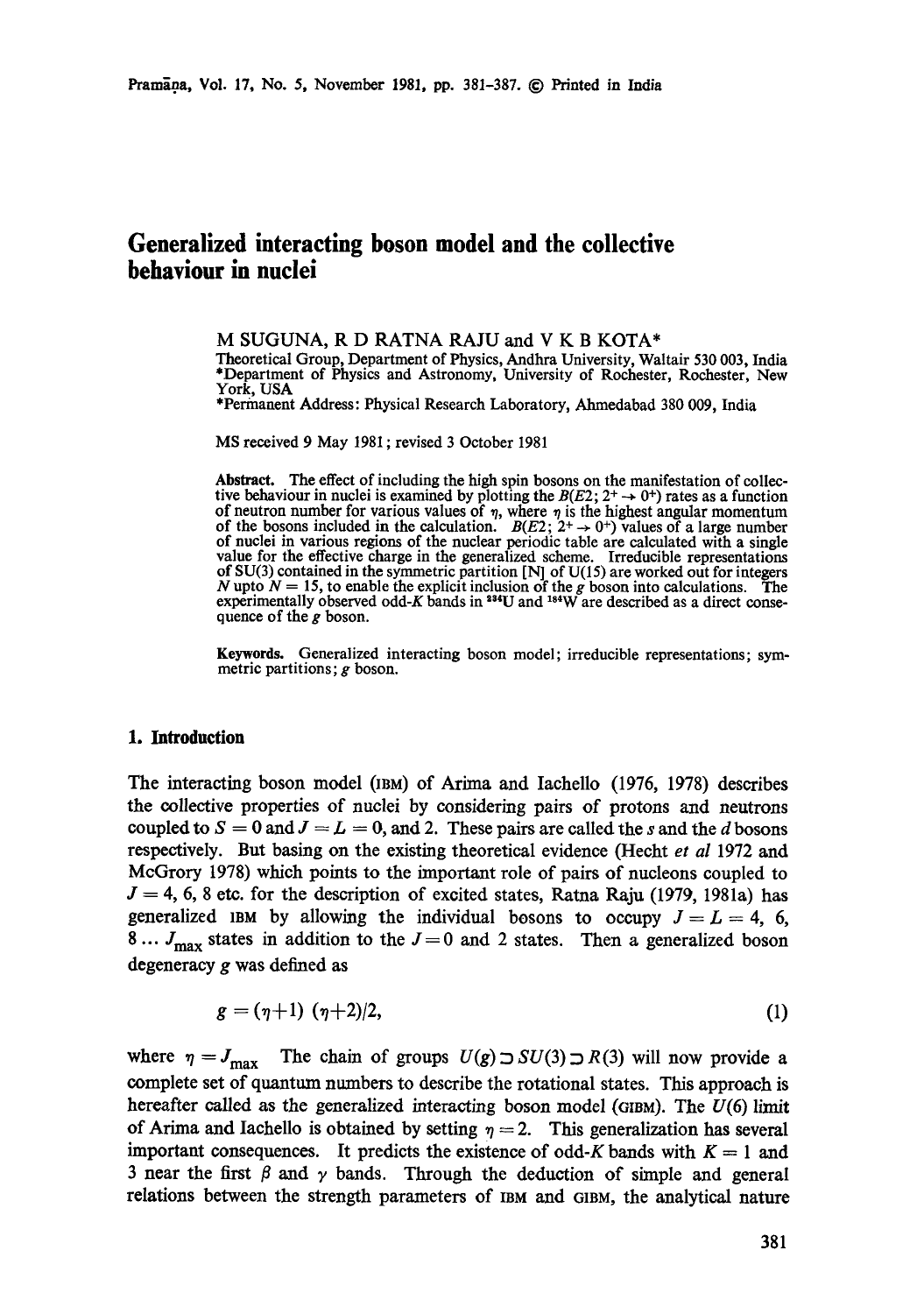of the eigen value problem is preserved intact making it easy to calculate the energies and transition rates in GIBM as in IBM. Above all, the generalized picture removes the cut-off effects in the  $B(E2)$  rates involving high spin states (Ratna Raju 1979, 1981) and explains clearly why in some nuclei like Rb isotopes the  $B(E2)$  values fall sharply at high spins and why not in other nuclei like <sup>156</sup>Gd.

The purpose of the present work is two-fold. We first investigate the effect of ineluding the high spin bosons on the manifestation of collective behaviour in nuclei by studying how fast the  $B(E2; 2^+ \rightarrow 0^+)$  values increase as the neutron number grows from one dosed shell to another. We then establish the efficiency of the Gram by calculating the E2 transition rates of a number of deformed nuclei in different mass regions making use of a single value for the effective charge and also by studying the structure of two specific nuclei viz.<sup>234</sup>U and <sup>184</sup>W.

### **2. Theoretical details**

Before we make any calculation in GIBM, we should know which irreducible representations of SU(3) are contained in a given partition of U(g). There exists an algebraic solution to this problem in the U(6) limit (Arima and Iachello 1978). But in the general case where  $\eta$  can take any large even value, no solution exists in closed form in literature except for  $N = 2$  (Littlewood 1940; Wybourne 1970). When  $N = 2$ , the partition [2] of  $U(g)$ , where g is defined as in (1), will contain all representations in the expansion

$$
[2] = {2\eta} + {2\eta - 2, 2} + {2\eta - 4, 4} + {2\eta - 6, 6} + {2\eta - 8, 8} + \dots,
$$
\n(2)

which satisfy the condition that  $f_1 \geqslant f_2$ ,  $f_1$  and  $f_2$  being the number of boxes in row one and row two respectively. The SU(3) representations ( $\lambda \mu$ ) are then obtained as  $\lambda = f_1 - f_2$  and  $\mu = f_2$ . But to obtain such a general solution for any N is prohibitively difficult. Therefore we restrict ourselves in the present paper to the case of  $\eta = 4$  which gives rise to the U(15) group. The problem of reducing any U(15) partition into its SU(3) irreducible content was solved in part already (Kota and Patna Raju 1975). Adopting the same technique, we reduced the partitions [N] for up to  $N = 15$ . The results are tabulated.\*

The vast amount of experimental data of  $B(E2)$  values of nuclei in various regions of the nuclear periodic table (Nathan and Nilsson 1965) shows two systematic trends:

(i) the  $B(E2; 2^+ \rightarrow 0^+)$  rates of nuclei in a given major shell increase fast as we approach the middle of the shell and

(ii) the absolute values of these rates show a fast rising trend as we go from a lower major shell to a higher major shell.

To be more specific about the second point, in the framework of IBM, <sup>154</sup>Sm and <sup>230</sup>U both correspond to  $N = 11$  active bosons. For <sup>154</sup>Sm,  $B(E2; 2^+ \rightarrow 0^+) = 4 \cdot 2 e^2 b^2$ where as for <sup>230</sup>U, it is 8.9  $e^2b^2$ . Therefore, in IBM one has to double the value of  $a_2^2$ used for  $^{154}$ Sm to get the right value for  $^{230}$ U. It would be ideal if a single value of

<sup>\*</sup>Can be had from the author on request.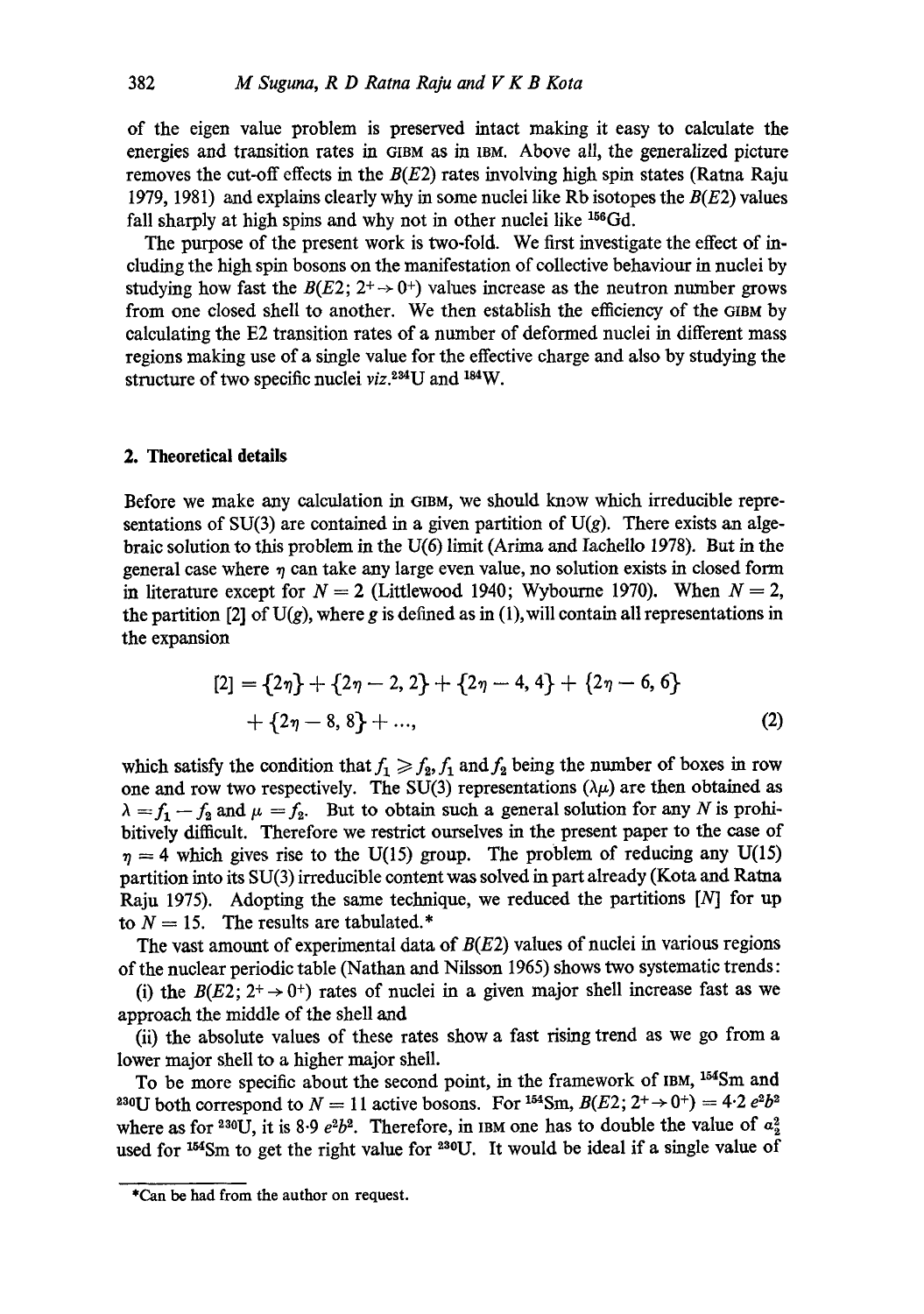$a_2$  can be used at least for all such nuclei which correspond to the same active boson number, if not for all boson numbers.

It can be shown trivially that for transitions within the  $K= 0$  ground state band

$$
B(E2; L+2 \rightarrow L) = a_2^2 \frac{3}{4} \frac{(L+2) (L+1) (\eta N-L) (\eta N+L+3)}{(2L+3) (2L+5)},
$$
 (3)

where  $a_2$  is the effective charge of the bosons. We do not distinguish the proton bosons from neutron bosom as long as the valence protons and neutrons are both hole-like or both particle-like (Arima and Iachello 1976). The implications of the above formula were recently examined (Ratna Raju 1981b) to explain the behaviour of  $B(E2)$  values at high spins.

Chakraborty *et al* (1981) computed the intrinsic quadrupole moments in the SU(3) limit of mA and compared them to the variational calculations. Their results show the necessity to include high-spin bosons ( $\eta > 2$ ) in order to describe the heavy deformed nuclei. We plot in figure 1 the  $B(E2; 2^+ \rightarrow 0^+)$  rates generated by the above equation in the units of  $a^2$  as a function of  $\eta$  and N, in the ground state bands of nuclei with three active proton bosons for  $\eta = 2$ , 4, and 6 in exactly the same way as Arima and Iachello (1978) did for the case of  $\eta = 2$ .



**Figure 1. Schematic behaviour of equation (3).**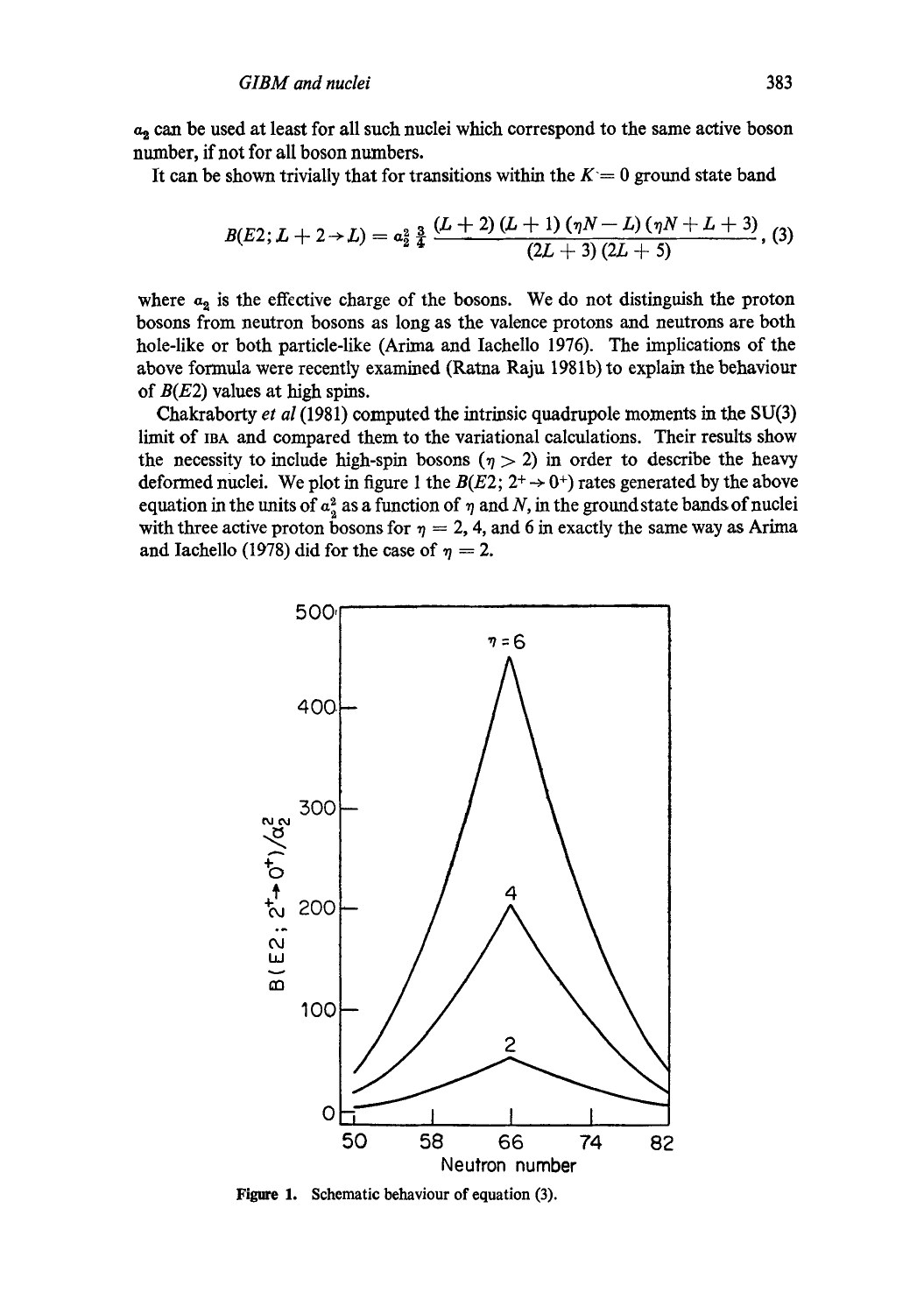The highest angular momentum that can be associated with a spin zero pair of identical particles will depend upon the major shell which the valence particles are populating. The higher the major shell number, higher will be the possible values of  $\eta$ . Bearing this in mind we infer two things from this diagram:

(i) the steep rise in the curves for higher values of  $\eta$  is an indication that as a result of including high spin bosons collective behaviour sets in faster in such nuclei for which  $\eta$  can be large, as the neutron number increases towards the middle of a major shell and

(ii) for the same number of valence particles,  $\alpha$  on predicts naturally larger  $B(E2)$  values for nuclei with valence particles in the higher shells and smaller  $B(E2)$ values for nuclei with valence particles in the lower shells.

Both these observations are consistent with the experimental situation (see figure 14 of Nathan and Nilsson 1965). It now looks possible that the  $B(E2)$  values of all even-even rotational nuclei can be described using a single value for the effective charge but including successively higher spin bosons as we go from medium mass nuclei to heavy mass regions. In table 1 we give results of such a calculation with  $a_2 = 2/15$  *eb* for nuclei with various active boson numbers. For all these nuclei the valence protons and neutrons are both hole-like or both particle-like. In the medium mass region we include only the s and d bosons. For heavy nuclei with  $150 \leq A \leq 190$ , the g boson and for nuclei with  $A \sim 230$  the i boson are also included. We would like to mention that by redefining the effective charge  $a_2$  one can choose another sequence of increasing values of  $\eta$  to obtain the same  $B(E2)$  values in various regions of the nuclear periodic table with a single  $a_2$ . We have only suggested here one such sequence which seemed reasonable to us since we based our arguments on the degree of collectivity in that region. In fixing  $a_2$ , we did not look for an exact fit to

| η              | <b>Nucleus</b>    | Number of<br><b>Bosons</b><br>N | $B(E2; 2^+ \rightarrow 0^+)$ Values<br>Theoretical | Experimental* |
|----------------|-------------------|---------------------------------|----------------------------------------------------|---------------|
| $\overline{2}$ | 120Xe             | 10                              | 0.817                                              | 0.92          |
| 4              | 188P <sub>t</sub> | 10                              | 3.057                                              | $3 - 05$      |
|                | $154$ Gd          | 11                              | 3.674                                              | 3.68          |
|                | 186W              | 11                              | 3.674                                              | 3.50          |
|                | $156$ Gd          | 12                              | 4.352                                              | 4.64          |
|                | 184Pt             | 12                              | 4.352                                              | 4.1           |
|                | $158$ Gd          | 13                              | 5.084                                              | 4.95          |
|                | $158$ Dy          | 13                              | 5.084                                              | 4.8           |
|                | $160 \text{Gd}$   | 14                              | 5.877                                              | 5.67          |
| 6              | 228Ra             | 10                              | 6.72                                               | 6.78          |
|                | 228Th             | 10                              | 6.72                                               | 7.05          |
|                | 280Th             | 11                              | 8.096                                              | $8 - 00$      |
|                | 280TT             | 11                              | $8 - 096$                                          | 8.9           |
|                | 232Th             | 12                              | $9 - 6$                                            | 9.49          |
|                | 232LJ             | 12                              | 9.6                                                | 9.9           |
|                | 234JJ             | 13                              | $11 - 23$                                          | $10-4$        |
|                | 236 <sub>[]</sub> | 14                              | 12.992                                             | 12.0          |

**Table 1.**  $B(E2; 2^+ \rightarrow 0^+)$  values of some collective nuclei with  $a_2 = 2/15$  *eb* 

\*Experimental values are taken from Ross and Bhaduri (1972) and Andrejtscheff *et al* (1975)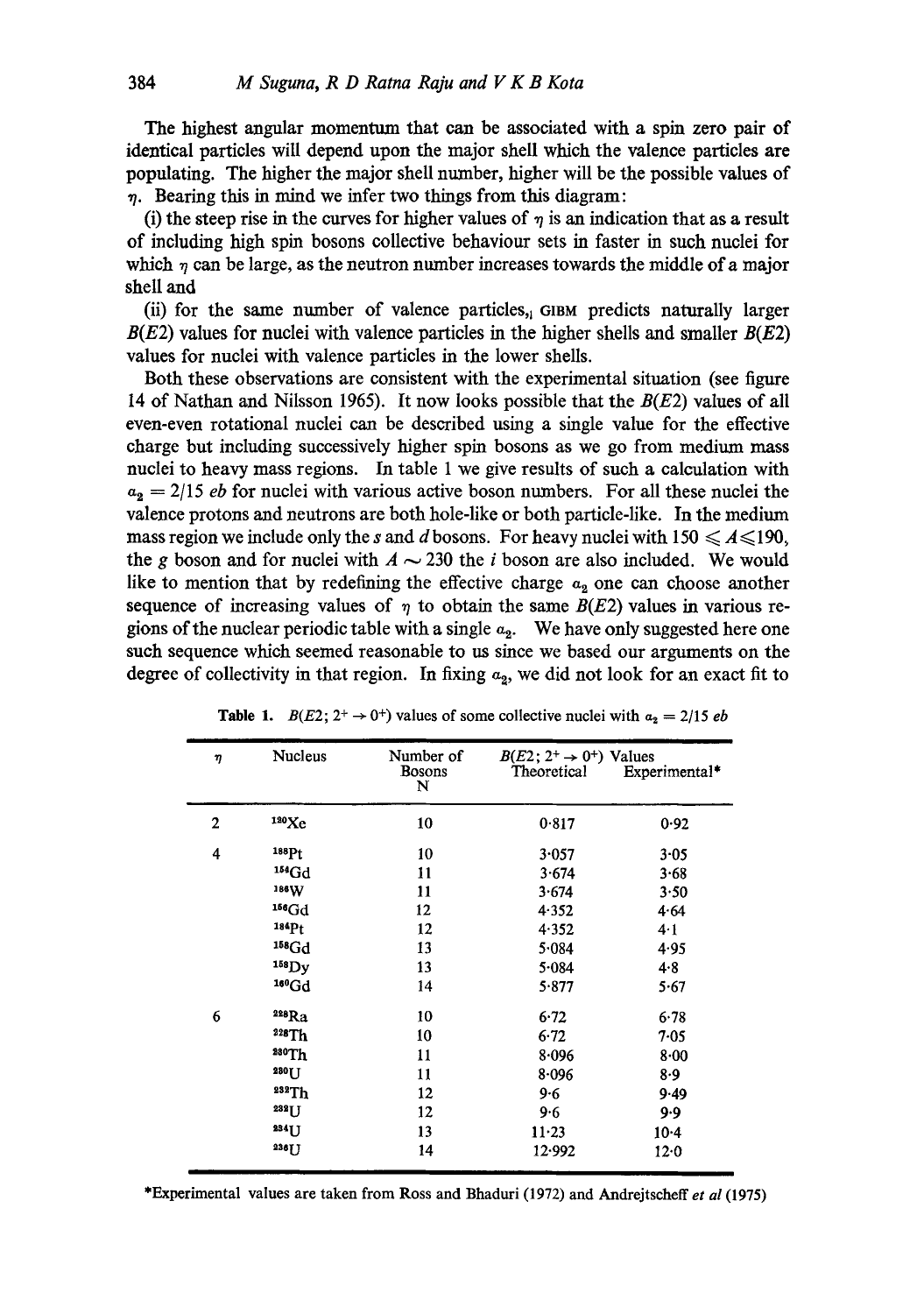any particular nucleus. The nuclei shown in table I are those for which the experimental and theoretical values agree well. For example for <sup>154</sup>Sm the theoretical value with  $a_2 = 2/15 e^b$ , is 3.674  $e^b b^2$  whereas the experimental value is 4.2  $e^b b^2$ . This can be obtained with  $a_2 = 0.1425$  which is different from the value we have used by 0.0092. This ease is not shown in the table. By a very slight and smooth variation of the above value used by usone can obtain accurate results for all the left out eases.

To generate the energy spectrum we have used the model Hamiltonian introduced in the U (6)  $\supset$  SU (3)  $\supset$  R (3) limit of the IBM (Arima and Iachello 1978) *viz.* 

$$
H = -K \sum_{i,j} \mathbf{Q}_i \cdot \mathbf{Q}_j - K' \sum_{i,j} \mathbf{L}_i \cdot \mathbf{L}_j, \tag{4}
$$

the eigen values of which can be written as

$$
E\left(\left(\lambda\,\mu\right)L\right)=a\,L\left(\,L+1\right)-\beta\,C\left(\lambda\,\mu\right).\tag{5}
$$

With the above Hamiltonian, like in IBM the  $\beta$  and  $\gamma$  bands coming from ( $\eta N-4$ , 2) representation are degenerate now also. The  $K = 1$  and 3 bands coming out of  $(\eta N - 6, 3)$  lie just above the first  $\beta$  and  $\gamma$  bands. They are labelled as the V and the W bands (Ratna Raju 1981). The  $K = 3$  band has been identified experimentally in many nuclei like  $172Yb$ ,  $184W$  and  $234U$ .

Since the first  $\beta$  and  $\gamma$  bands are almost degenerate in <sup>234</sup>U, it is an ideal case to be studied in both IBM and GIBM. In both the proton and neutron spaces the valence particles have particle-like states and they correspond to  $13$  active bosons.  $^{184}\text{W}$  is not such an ideal choice since the 2<sup>+</sup> level of the  $K=2$  ( $\gamma$ ) band lies about 99 keV below the 2<sup>+</sup> level of the  $K = 0$  ( $\beta$ ) band. The spectra of these two nuclei are generated including the g boson explicitly into the calculation with the following values for the strength parameters:

for <sup>234</sup>U 
$$
a = 6.90 \text{ keV}
$$
 and  $\beta = 2.65 \text{ keV}$   
for <sup>184</sup>W  $a = 18.50 \text{ keV}$  and  $\beta = 3.55 \text{ keV}$ .

The resulting spectra are shown in figures 2 and 3. In both the eases, we did not show in the figures the second  $\beta$  and  $\gamma$  bands coming from ( $\eta N-8$ , 4) although they were observed experimentally. With such a simple Hamiltonian as is used here, it is impossible to get correctly all the positions of various bands. For the same reason Arima and Iachello (1978) also did not show these bands in <sup>234</sup>U which they studied in the U (6)  $\supset$  SU (3)  $\supset$  R (3) limit. The second  $\beta$  band coming from (18, 4) would be 445 keV above the experimental band if one generates it with the strengths used by Arima and Iachello in the U (6) limit. The same thing happens in the GIBM also. But we should mention here that in both IBM and GIBM, the level spacing within the second  $\beta$  and  $\gamma$  bands are in fairly good agreement with the experimental values. Similarly in the case of <sup>184</sup>W, the theoretical second  $\beta$  band starts about 572 keV above the experimental band in the U (15) limit. The experimental values are taken from Lederer *et al* (1978). With the strength factors used here, the theoretical  $3<sup>+</sup>$  band occurs at 218 keV below the experimental band for  $234$ U and at 268 keV above the experimental one for <sup>184</sup>W. However, we should like to make an important comment here.  $P_{1}$  – 2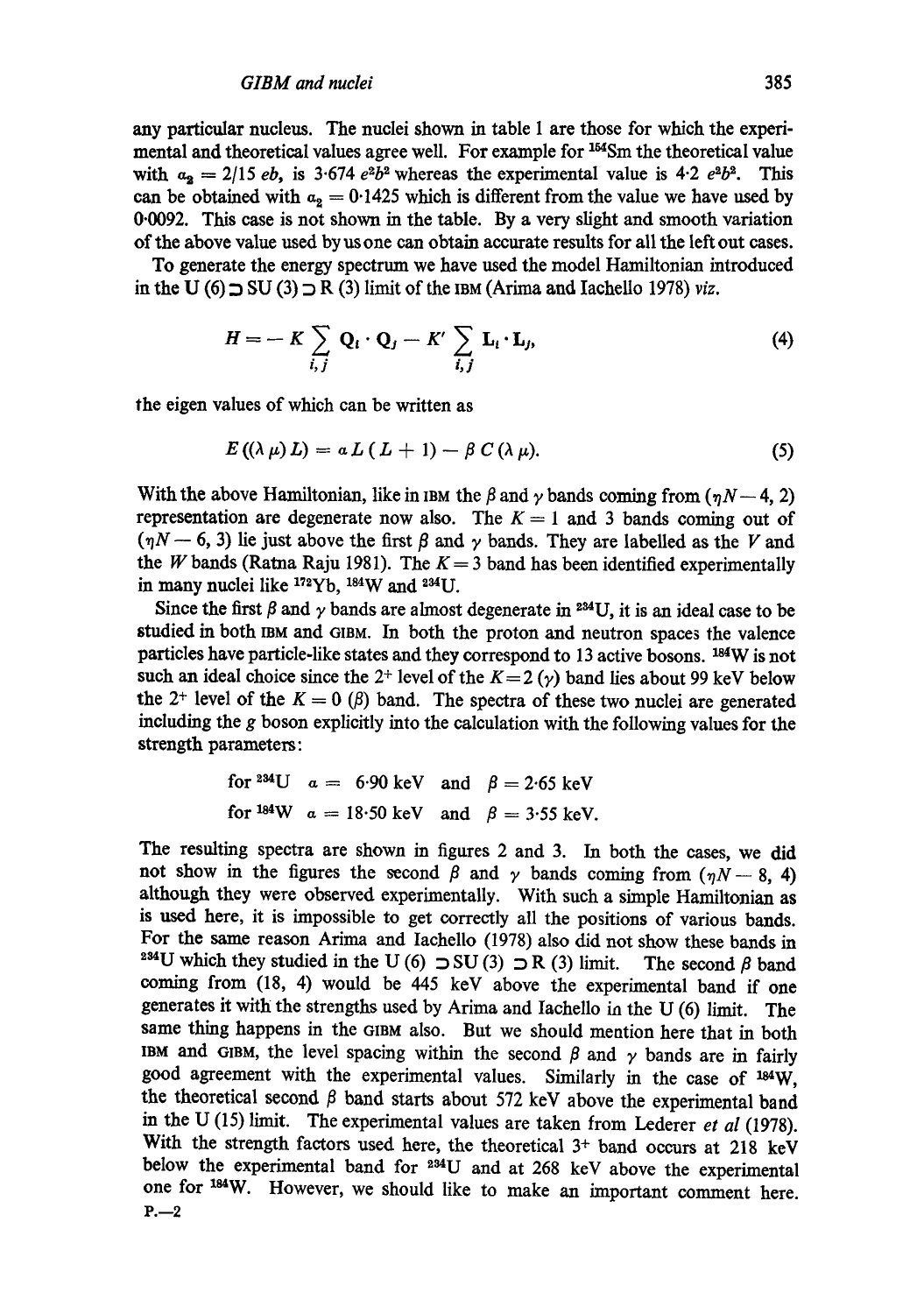

Figure 2. Spectrum of  $2^{34}U$ . Figure 3. Spectrum of 184W.

We have used  $\eta = 6$  (*i*-boson) in computing the B (E 2; 2<sup>+</sup>  $\rightarrow$  0<sup>+</sup>) values of <sup>234</sup>U but the spectrum is generated only with  $\eta = 4$  (g-boson). Inclusion of *i* boson does not change level spacings or band positions but only increases the multiplicity with which a particular band occurs.

## **3. Concluding remarks**

In conclusion we emphasize that the GIBM has exactly the same simple features of IBM. In addition, it predicts the existence of bands with  $K = 1$  and 3 which are